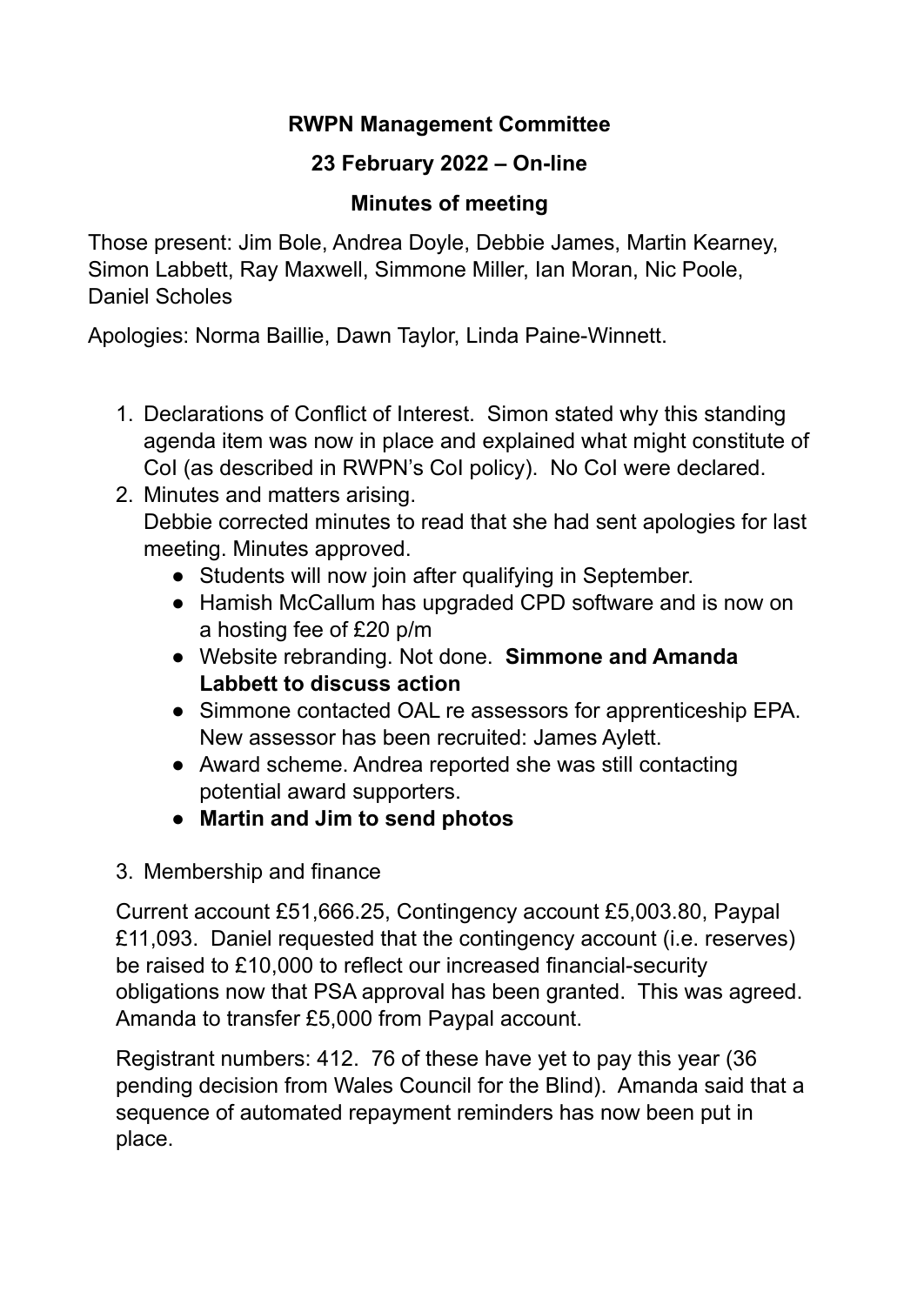Fee for 2023. Following Daniel's proposed options (previously circulated and commented upon) is was agreed:

- Individual members fee to raise to £90 from £84 (and other reduced rate payments to increase at commensurate rate).
- Group member rate to rise to £75 from £60
- **Daniel to report back with options for large volume employers to pay a lesser per-head-rate-rise**

It was agreed that this rise was modest and first in 8 years but that its link to registration and improved professional standing needed to be clearly explained to members at AGM.

4. PSA accredited register

Simon reported that the PSA made the decision this week to approve our register. Awaiting formal notification so currently embargoed. There will be conditions and recommendations **Simon to forward these to the committee for full consideration, and also forward relevant issues to the Reg and Professional Standards Committee.**

It was agreed that:

- The management committee should formalise a Habilitation committee role.
- Andrea agreed to fulfil this role and our constitution allows for us to this. **Andrea to review the PSA report and propose actions for RWPN to meet its obligations to Hab workers and to their presence on the register.**
- lay representation on the committee would be desirable.
- Terms of Reference for the management committee are required. **Simon and Daniel to draft suggested ToR.**
- ToR to define relationship between RWPN's two committees. This committee felt it important to be able to provide information to, and be informed by, the Reg and Standards committee, but still respect that we can have (and be seen to have) no role in their decision-making process.
- 5. "Assessing Criteria and process for assessing qualification"

This is a likely PSA condition and an area that lies with the Reg and Prof Standards Committee. There was a lengthy discussion about the apprenticeship standard and the implications of the route that does not have an academic qualification as an outcome.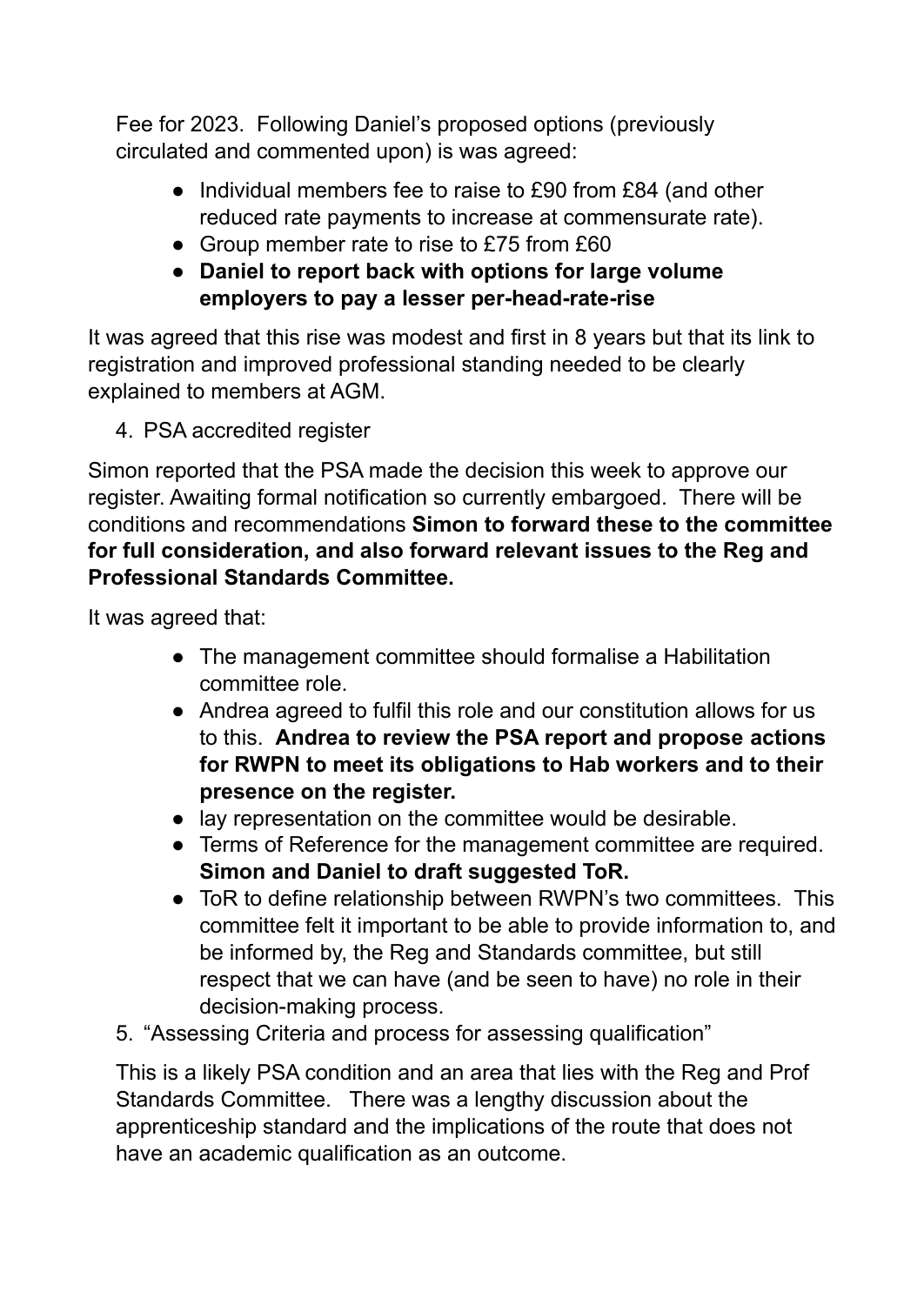It was agreed that this is a significant departure for the profession. The new referral route offers a real prospect of raising the numbers of qualified professionals and bringing in people who are hands-on and practical. This is set against the perception (and possibility) that this might lead to a reduction in the standards of practice, and that this was most problematic when a future training provider was not a recognised "expert" in the field.

It was also acknowledged that a non-academic qualification route may prohibit practice in Wales where the national qualification framework does not recognise this route. It may also prohibit anyone in the UK wanting to subsequently undertake the top-up degree option.

In addition to these issues being examined by the Reg and Prof Standards Committee, it was also recognised that the potential for CoI should be looked at by that committee in reference to the End Point Assessment delivery since there may be genuine cause for concern. RWPN's role in External Quality Assurance raises a formal avenue for us to do this.

# **Simon to discuss CoI with Occupational Awards Ltd**

### **Prof Standards Committee to discuss on-training content with Vision Rehabilitation Training.**

6. Manager's course

Andrea, Ian and Ray confirmed work is on-going to produce a free on-line training course for managers around supervision and supporting a ROVI workforce.

#### 7. Videos describing ROVI service

Request for knowledge of any useful videos that describe/illustrate what we do. Aside from Hertfordshire and Guide Dogs, potential for one having been made in Durham, but otherwise very limited number of examples.

#### 8. Annual Seminar

Andrea and Simon have had an initial discussion with Dave Bignell at BCU. Ideas were discussed at this meeting. Ian happy to lead discussion around supervision and mentoring (possibly with inclusion of Michelle at BCU). Debbie to provide a session on why qualified workers should undertake the level 6 training and a taster of what it covers. Dave session on canes would be very welcome. Andrea to discuss further with Dave (Simon to join if possible).